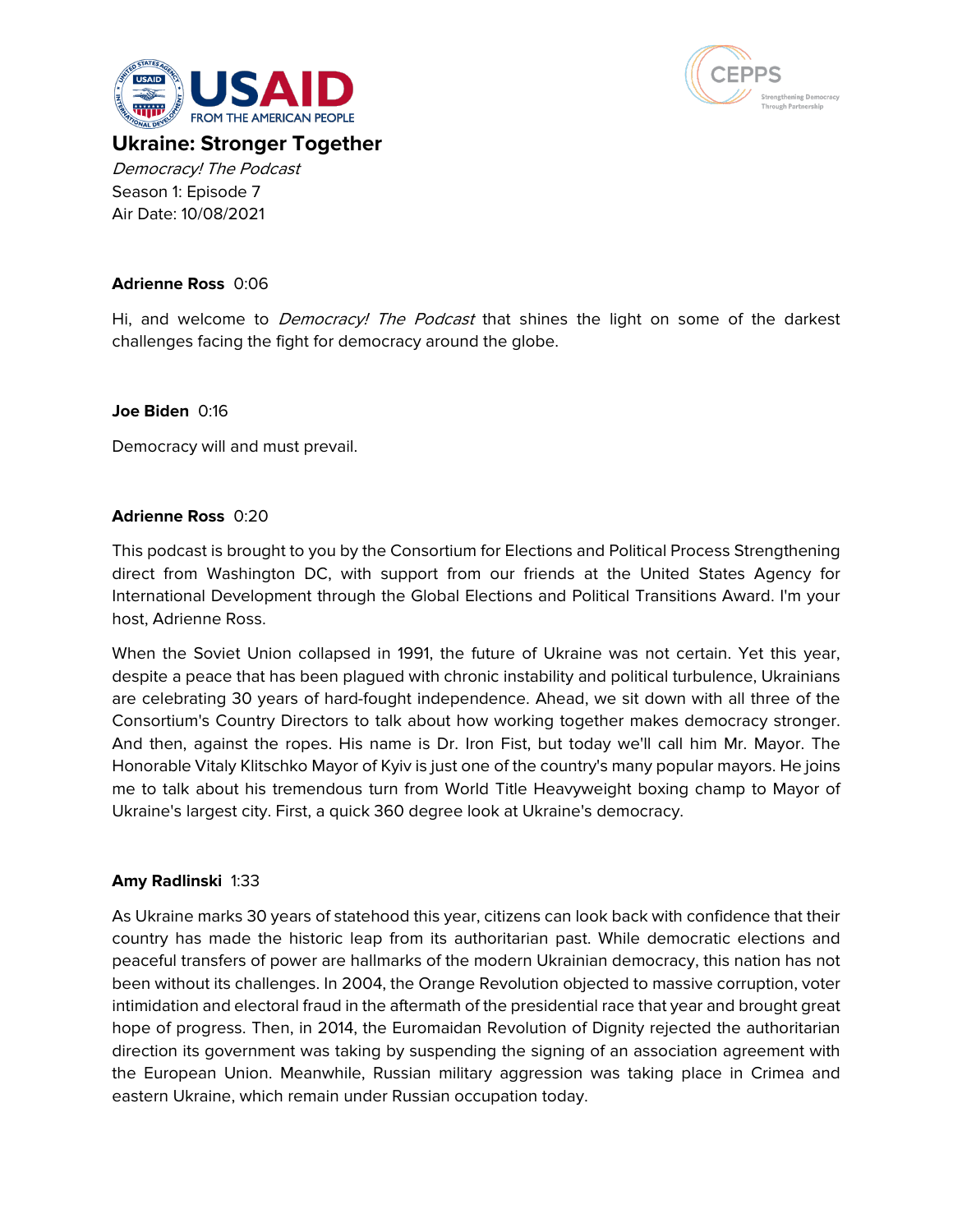### **Adrienne Ross** 2:23

We're joined now direct from key by the Consortium's three country directors for Ukraine. These guys are among the best in the field at what they do and have been doing this work together for many years in Ukraine. The secret to their sauce, they tell me, is how well the teams work together. Michael Druckman leads the mission for the International Republican Institute. Peter Erben joins us from the International Foundation for Electoral Systems. And Ian Woodward is here on behalf of the National Democratic Institute. I first asked them how the COVID situation is on the ground in Ukraine.

### **Michael Druckman** 2:58

Unfortunately, you know, again, the disinformation around vaccines and hesitancy towards vaccines, both domestic and also international actors have played a role in this. But we're seeing again, hopefully that you know, by the time we get to spring, we're hoping that things have stabilized somewhat.

# **Peter Erben** 3:15

We work very hard within our programs to also ensure that recipients are kept safe and activities that we are associated, maybe no more so then in the elections themselves where CEPPS has made a significant effort in ensuring that voters that will come to the ball were as protected as possible. And data shows very clearly that electoral events that we've had during COVID has not led to mass spreading event pattern because of the work conducted by the consortium and very, very well supported by USAID.

### **Adrienne Ross** 3:51

For anyone who doesn't understand how you all partner together under the consortium, will you please explain the basic setup here.

### **Ian Woodward** 3:58

For those real people in the world that don't live with acronyms. CEPPS is the Consortium for Elections and Political Process Strengthening. And we here in Ukraine have been working under the CEPPS umbrella for the last 20 years. We have been working together the National Democratic Institute along with International Republican Institute and the International Foundation for Electoral Systems, so known as NDI, IRI and IFES. We've been working together since 2016. Through a USAID supported project called Ukraine Responsive and Accountable Politics. We work together, we work independently and together with political parties, the Ukrainian parliament, government officials, civil society organizations, the Central Election Commission, the National Agency on the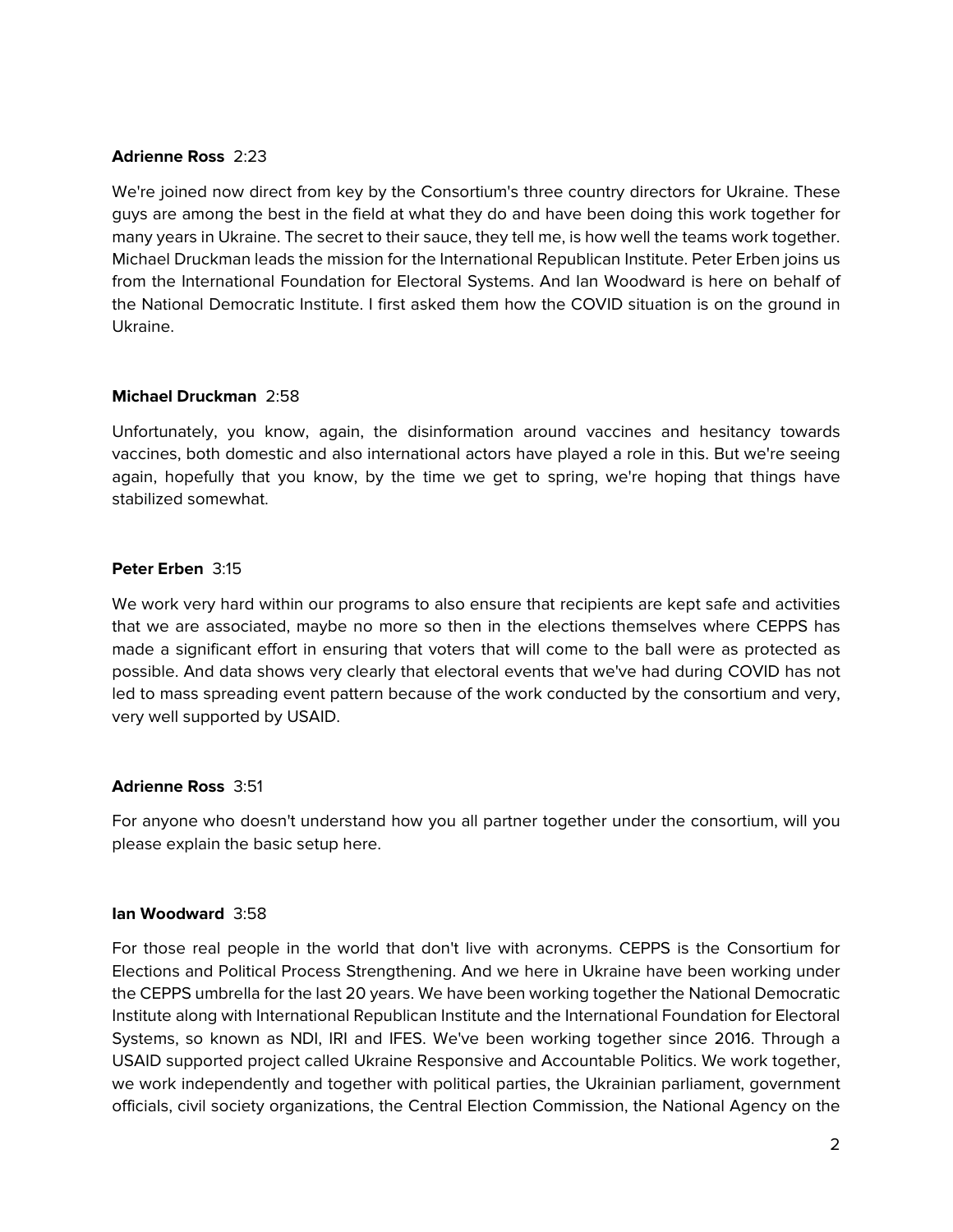Prevention of Corruption, and the goal of that work the easiest way to understand what it is we do is that we help connect real people with the institutions that want and mean to represent them.

# **Adrienne Ross** 5:06

Can you talk a little bit about what each partner brings to the table in Ukraine?

# **Peter Erben** 5:09

We have very different recipients, especially when it comes to our CEPPS programming in Ukraine, there's a clear tradition, just by the recipients that we address. But also, in time, I think we develop different superpowers, things that we on our team have staff that are particularly good at. And in our case, because we deal a lot with legislation, we work a lot in Parliament with legislative strengthening, and drafting laws and working in committees and so forth with Parliament every day.

### **Michael Druckman** 5:41

Under former President Yanukovych, when Ukraine was really in a very dark period, in terms of its democratic development, we were fortunate enough to at that time be working at the local level were really the last remaining democratic, independent democratic actors were City Mayors. And that was an area that we're very happy to be in that we were able to see some glimmers of hope in that period, up to 2014. And we have continued to work. And again, USAID, I think, has done a great job of delineating these areas of responsibility and expertise in the country. And we've continued to expand upon our work with local governments. And that data is not just useful, again, for us, our partners and local government partners and political parties, but for other USAID programs, whether they be focused on local economic development, the health sector, particularly under COVID, looking at why certain cities residents are more resistant to take a vaccine than others and to look at the local level, what are the differences in terms of how you might develop an information campaign?

# **Ian Woodward** 6:40

The thing is, we all are focused on supporting different partners, but there are times when we need a bit of expertise from the other. And my personal favorite thing about the teamwork that we have is that we're able to call on each other whenever that's needed and contribute.

# **Adrienne Ross** 6:57

We, outside of Ukraine, understand that the information space is sometimes compromised, and maybe severely compromised at times. But how do you walk your work through that?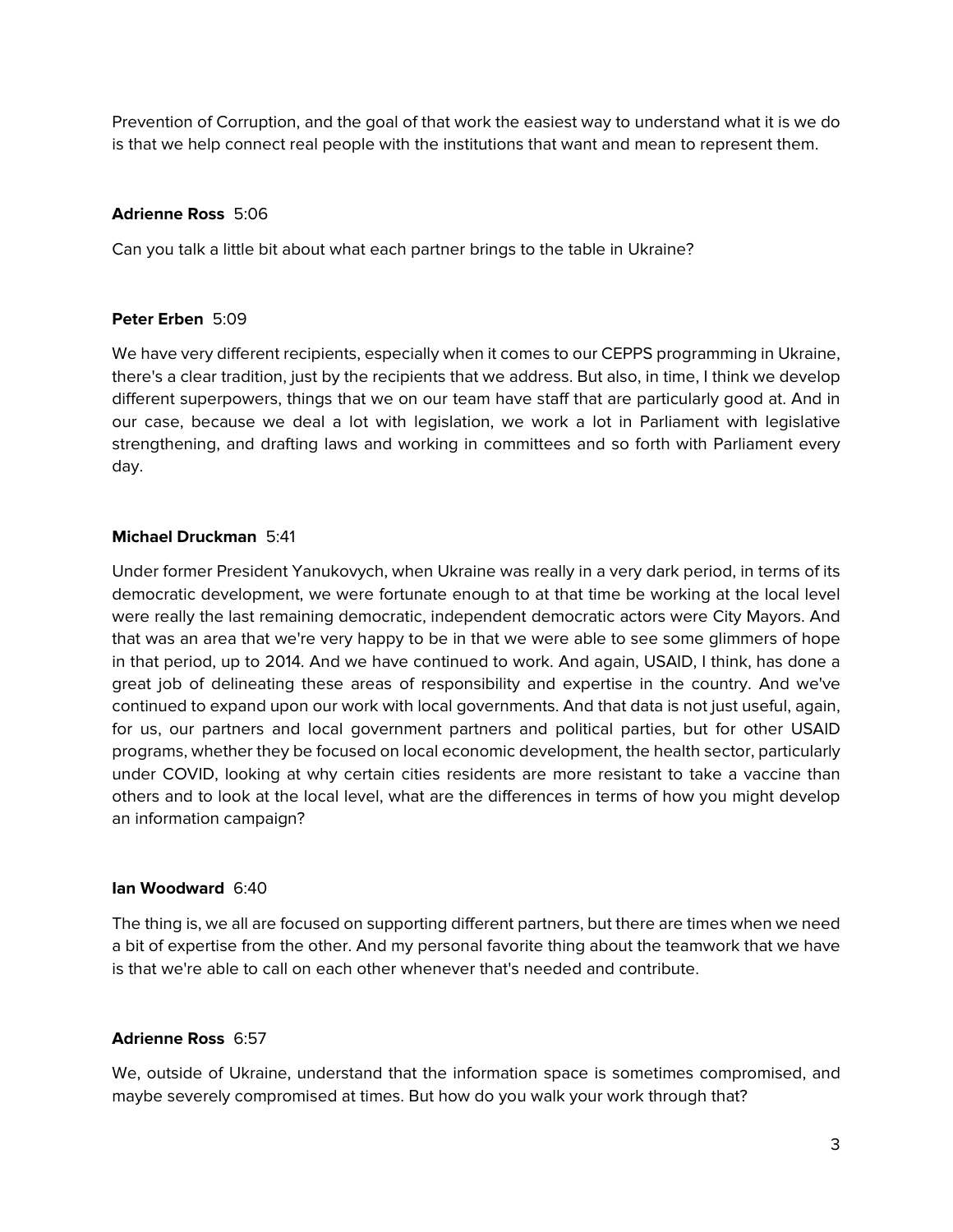#### **Peter Erben** 7:09

What do we see the consortium works this issue at all levels, is very well aware of the problems that exist, the challenges, but also that we need to find solutions. At the top level, we try everything we can to help assist our recipients in developing the best possible skills. So strategic communication, and countering disinformation and false narratives. We also believe that it's extremely important that we look at this as a generational issue in that, that over time, in order for Ukraine to strengthen as a democracy, a new generation of young generations need to be very savvy in the way that they consume information and process it. And we all have different programming that addresses that, IFES, as an example, has a countrywide syndicate education program, currently 40 leading universities all over the country.

#### **Michael Druckman** 8:09

And there's a lot of ways we can approach this and how the partners approach this. The first is, again, going back to data. You know, we have local partners that are the consumers of an end clients of our data. But we also have national government figures in ministry that can look at our data when we're testing particular disinformation narratives. Such as, before the 2020 local elections, working with USAID, and through the CEPPS consortium to monitor and 10 Ukrainian cities, what types of social media narratives we were seeing to try to tribute the sources of those disinformation narratives, which, again, is helpful for a wide range of actors and also for the Ukrainian government to look at, what are we seeing and where. And the secondary I would say is, in my personal opinions, maybe a little more impactful from our perspective, working at the local level is facilitating inter-regional exchanges in Ukraine. I think there's a perception outside of Ukraine, or has been that, you know, as a very small country comparatively to, let's say, the neighbor to the east, that everyone travels around, everyone's moving, people traveled from the east to the west. And that's not true prior to 2014. This was a city where all roads, trains and planes lead to Kyiv. That if you grew up in eastern Ukraine, you went to university there, you went to work there, you spent your summers at a cottage outside your city, and you went on vacation to Turkey or Egypt on a package tour. Similarly, in western Ukraine, you weren't traveling between these regions. And you know, having these bubbles of isolation in different pockets of the population naturally can create breeding grounds for separate narratives. And so, when we look at the disinformation issue in Ukraine, it's not necessarily East versus West or Russian speaking Ukrainian speaking. It's a matter of have people had contact know each other and other cities. So, if we can bring a city council from Eastern Ukraine, to Western in Ukraine and vice versa, and have them work on a specific issue, but also as sort of a force multiplier to establish other connections and more personal, practical, professional level that they can then take back to their communities and say, No, actually, I was there in city x or y and this is what I saw with my own eyes.

#### **Adrienne Ross** 10:17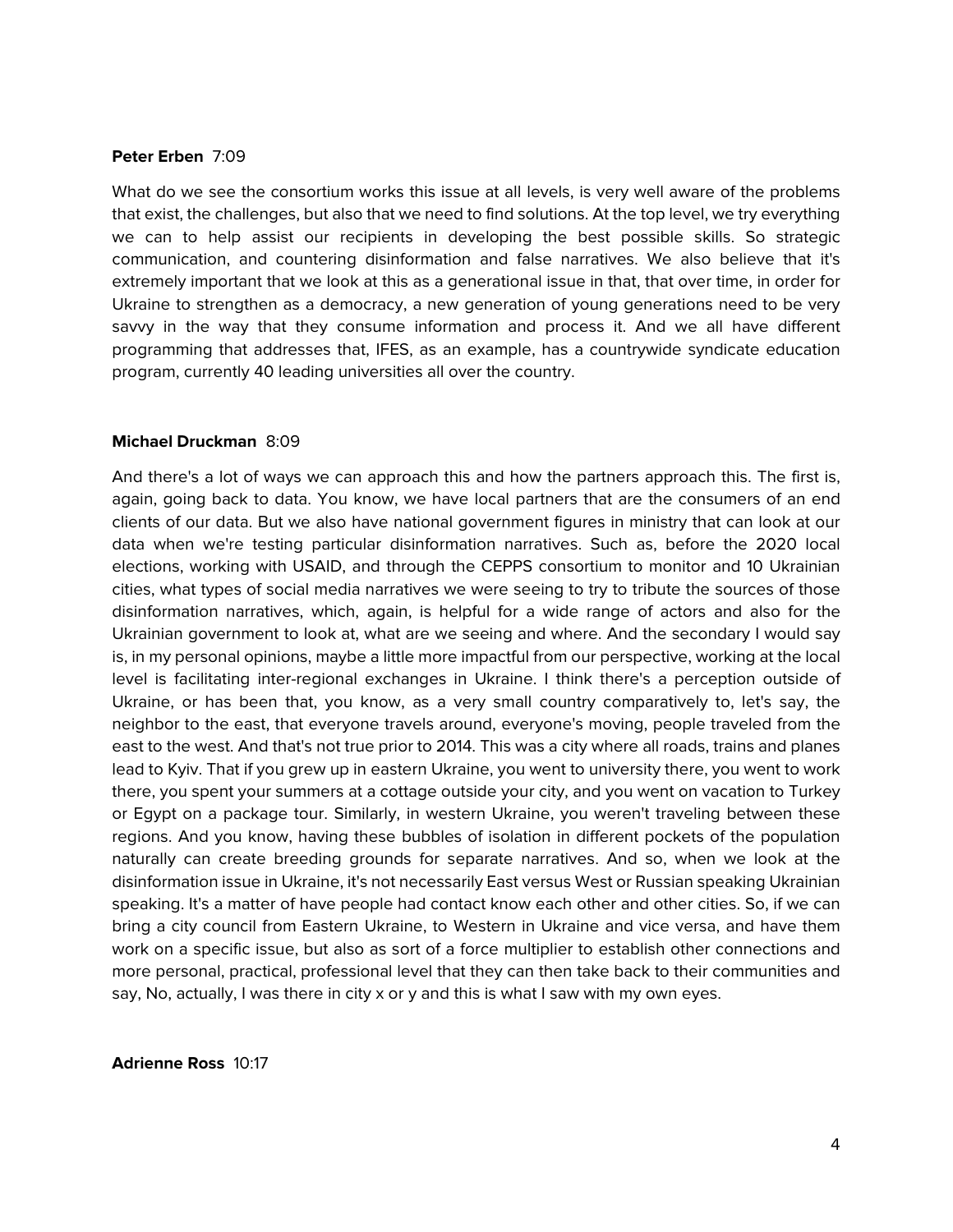You all are looking at the possibility of going back into lockdown, how has COVID affected this disinformation space, Ian, and you know, have you had to change your way of doing business?

# **Ian Woodward** 10:29

One of the indirect ways to combat disinformation, obviously, is to build trust in institutions that are communicating real information, facts-based information that we need people to understand, or that the government needs people to understand and listen to. And so, working directly with our partners to help them really communicate better and cut through some of the disinformation environment is very, very important. There is a lot of disinformation in Ukraine that is both homegrown and coming from outside Ukraine about the virus about the vaccines. And as we discussed earlier in the segment, we have had rollout the vaccine go pretty good, considering we're at the early stages, but there is some hesitancy here. Has COVID changed the way we do business; it has changed almost every element of the way we do business. NDI, IRI and IFES are organizations that specialize in bringing people together. The most difficult thing to do right now is to actually bring people together, we bring people together to learn from each other, we bring people together so that they can learn together and build community because it is through the community building that you're able to do difficult things like reach political consensus, or to promote a political party. So, all of our activities have had to change as a result of this.

### **Adrienne Ross** 12:00

It sounds to me really like Ukraine has stabilized quite significantly at this time. Is that a misconception? Michael, do you want to start us with this question?

### **Michael Druckman** 12:12

I don't know if it's a misconception, but things can change here so rapidly. Take, for example, the election of 2019. When, you know, if you've went back even a year prior, you would not have seen the three of us at a table, talking about the electoral results we had in 2019, where we had a brandnew president, someone brand new to the political scene, really bringing in a new movement of people that not just followed an election through their phones, but then went to the ballot box. And so, seeing that change in politics was quite incredible. What we're seeing now what I would say, you know, particularly from where the CEPPS consortium was positioned, both looking at the national level, looking at the legislative agenda, the reform agenda, but also looking at what's happening at the local level. I think while we've seen great success with the decentralization reform launched by the previous government under President Poroshenko that's continued through President Zelensky's administration, we've seen the rise of incredibly popular local mayors, and not just in one region. But in Mariupol in eastern Ukraine, several in western Ukraine, where traditionally, we've seen very high levels of satisfaction, but cities in the center like Kropyvnytskyi, and Chyhyryn have also increased their ratings, and therefore increase their political influence as well. And I think we may see down the road is greater friction between the national level and the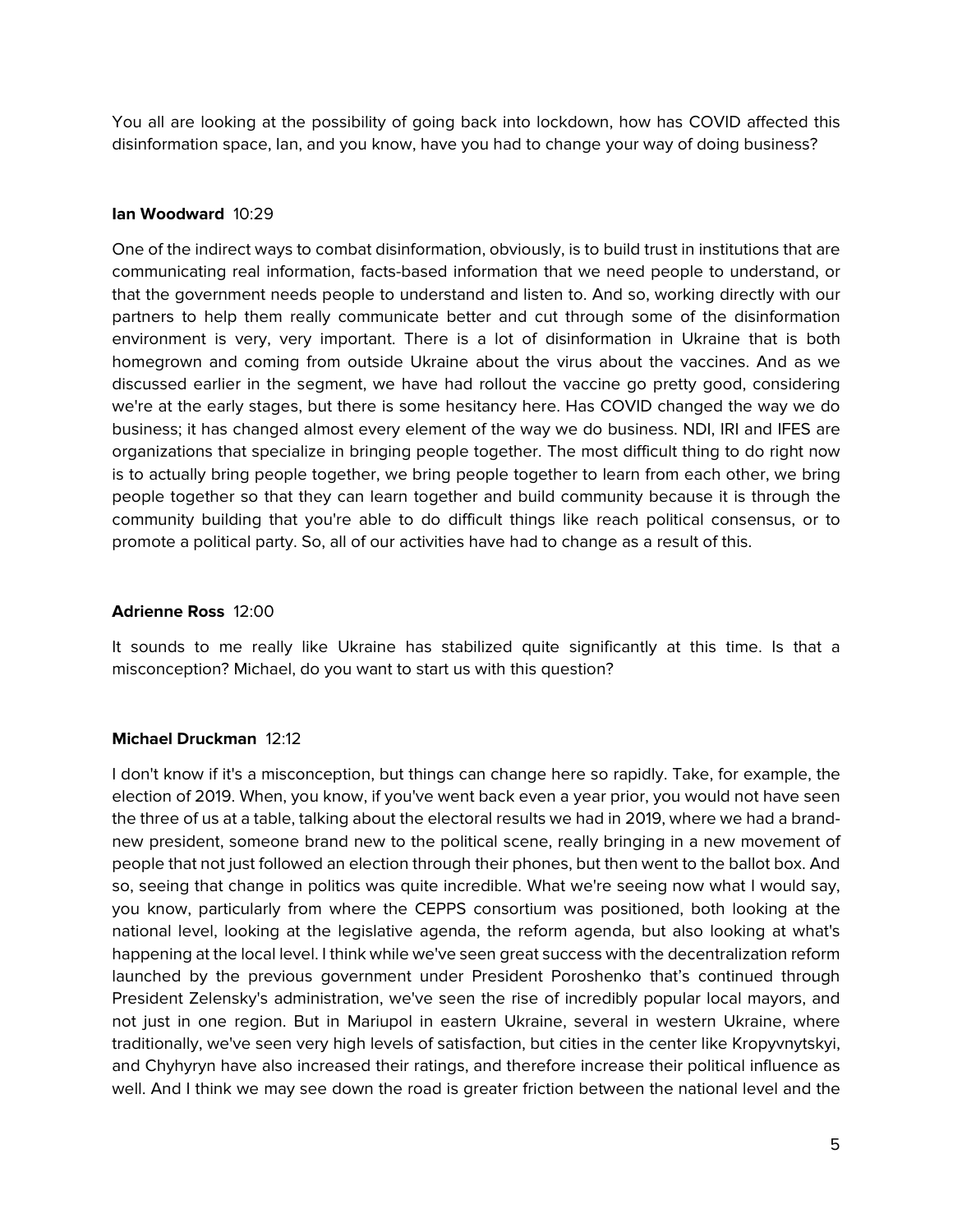local level, as, again, local authorities were granted so much new authority. And so, seeing how that relationship between the central authorities which are represented significantly by one political party that does not have much influence at the local level, how they interact with these other different political actors with smaller political parties, is going to be something very interesting.

### **Ian Woodward** 13:51

If you look back to the 2014 Revolution of Dignity, you can see a demand from the Ukrainian people that has really not faltered in any way, even though the change in leadership was at the top level in 2019. And that demands that government really is responsive to the needs and opinions of citizens. That change, I think was an irreversible one back in 2014, you can see it in the data that we collect is that this demand is strong. The desire for citizen participation of all kinds is extremely strong. People really, really want to see government listening, and delivering.

# **Peter Erben** 14:37

I think we're seeing steady improvement, and certainly seeing the fruits of our work and the work of all of our partners around Ukraine. And this does not mean that democracy is stable and strong. It is still something that needs to be nurtured very, very carefully, because I think as we move into the parliamentary elections in 23, in the presidential in 24, we might have a highly competitive environment and quite fragile a neutral situation and hence the significant need for further strengthening of all aspects of the political and electoral process.

# **Adrienne Ross** 15:20

What role do you think the international community should play in helping Ukraine in the future?

### **Peter Erben** 15:25

There's a very strong will in Ukraine to continue strengthening society, general democracy as we work on it. And I think that includes a very strong will to partner with the international friends of Ukraine, be they nations, be they organizations, be they individual personalities, and experts and so forth. So, it is an extremely conducive environment to working, where there is an openness and collaboration to what we all bring to the table and a true sense of partnership between Ukrainians and us. And that makes it I think an environment where the investment that we make, is really leveraged quite well.

### **Ian Woodward** 16:11

I've been here throughout the pandemic. And one of the things that I think has hurt Ukraine in the last year and a half is the fact that we have had less interaction in Ukraine with international visitors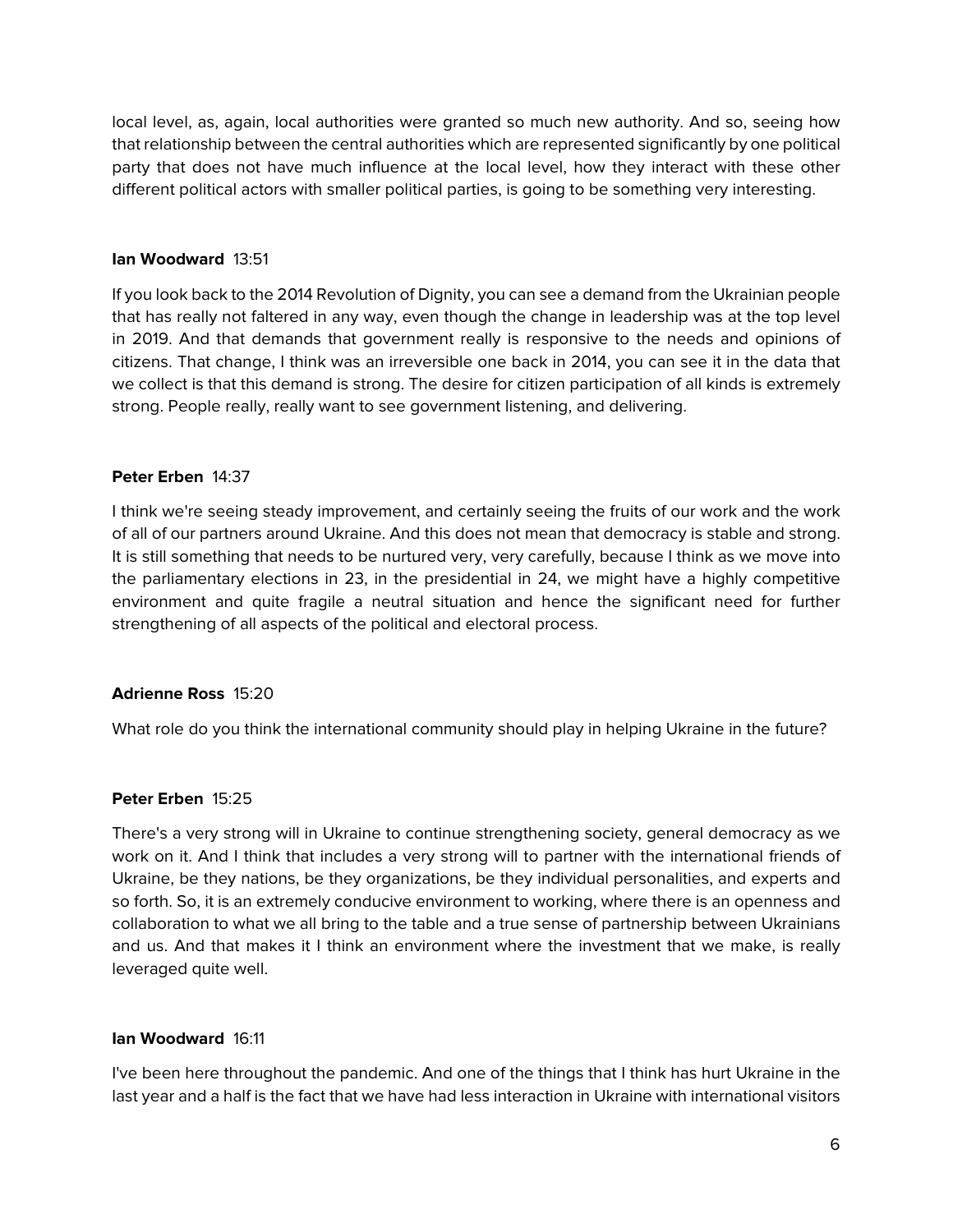than we normally would, that that lack of direct person to person engagement comes at a cost. But I would think that one of the best ways the international community could help is by coming and seeing the amazing people that we three, see every day, and really listening to our partners, and hearing about the things they are trying to achieve the things that they are achieving, the struggles that they're having, and the help that they need to really, you know, finish the last mile on whatever it is they're working on.

# **Michael Druckman** 16:56

I think it's also important to think of how we're seen as I think there is more recognition of how Ukraine wants to play a bigger role itself, in working with the international community and tackling some of the bigger problems. You can see that just recently in Afghanistan, where Ukraine leveraged its expertise and heavy airlift capacity to help with the evacuation, actually deploying Ukrainian special forces to facilitate that, again, not a member of NATO, not in the EU. But being right there during the pandemic, again, helping fly PPE around the world. We've seen what's happening with Eastern Ukraine and Crimea, facilitating the Crimea platform event just last month, to get to draw international attention, not asking for assistance, but to formally sort of bring together partners on an equal footing and how we tackle returning the illegally annexed territory. And I think something that international party should look at doing is how can we help Ukrainians leverage their expertise in addressing some of these issues? So when it comes to the temporarily occupied territories in Donetsk and Luhansk, how can we facilitate those Ukrainian citizens, NGOs, local officials, local businesses that are doing very well in government controlled Ukraine, to be an example for what's happening just across the line, so that when Ukrainians come out of occupied Crimea for government services in Kherson, they see the dividends of the Euromaidan Revolution, decentralization, and have something to contrast. And lastly, I would say, to help Ukraine leverage, its multilingualism and multiculturalism to be a real beacon in the former, let's say, former Soviet space, Eastern European space. For those in Belarus, those in the Russian Federation, Ukraine provides an amazing, not just an example but the complete antithesis of what those citizens see on their TV is happening, and types of opportunities that citizens can have here.

### **Ian Woodward** 18:47

When I think about the inspiration that that I have to do, the work that we do, it really comes from our partners. And in particular, there is an energy and a desire and a drive to really change fundamentally the relationship between government and people. And that energy and desire and drive really is best personified in the in the, those two groups, really the young and the women leaders in Ukraine. And if I was, you know, if I was going to give a guest to Ukraine a tour of what we do, that's where I would start.

### **Adrienne Ross** 19:24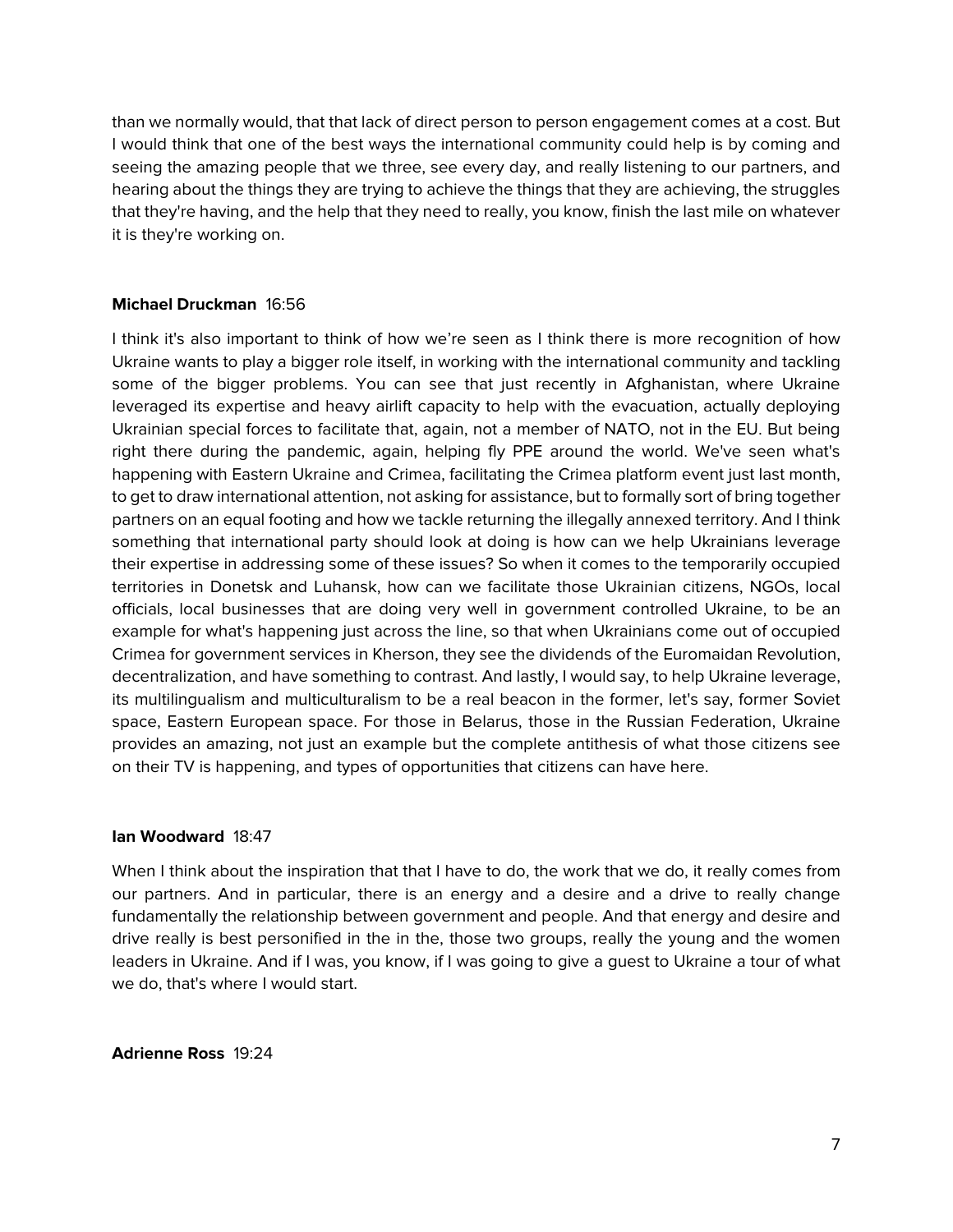Ian Woodward, Peter Erben, Michael Druckman. Thank you so much for joining us today. And thank you for showing us how much better we are when we work together.

# **Peter Erben** 19:33

Absolutely. Thank you for the opportunity.

# **Adrienne Ross** 19:43

As we just heard, one of Ukraine's keys to successes has been the triumph of the local mayor, and today we're joined by one of those Ukrainians. The Mayor of Kyiv, the Honorable Vitaly Klitschko is a former world heavyweight boxing champion. He held the World Boxing title from 1999 to 2000 and has defeated 15 fighters for the World Heavyweight title. Suffice to say he is a big deal in the boxing ring. He's also a big deal among Ukraine's mayors. He joins us now to talk about governance and what it's been like to lead Ukraine's largest city since 2014. Your rise to politics has been a little unique. First, can you tell us if any similarities exist between being a professional boxer and the fight for democracy?

# **Vitali Klitschko** 20:31

To be honest, being the heavyweight champion of the world would be much easier than being the politician in Ukraine. Ukraine is a pretty young country; 30 years independence was celebrated a couple months ago. But if you compare the sport life and political life, compared to boxing, there are actually no clear rules in Ukrainian politics. I can compare Ukrainian politics more similarly not with boxing, but it is much more similar with MMA. But it's my goal to bring clear rules like in sport. If you break the rules in sport, you pay a penalty or disqualified. That's why we try to give the executives exactly the same standards in Ukrainian politics.

### **Adrienne Ross** 21:32

Well, I laugh but we both know democracy is serious business and the United States struggles just like every other country struggles a bit with democracy. So, I certainly appreciate your response. Switching gears, a little bit to more serious topic when we talk about the war in Ukraine. Can you tell me how the war has changed or influenced your role as mayor after the Euromaidan Revolution?

### **Vitali Klitschko** 21:56

The war change life for every Ukrainian. We Ukrainians paid for democracy in our way, European way of development of our country was a pretty big price. The price is more than 10,000 lives. And more than 30,000 citizens of our hometown went through the war. Right now, I don't need to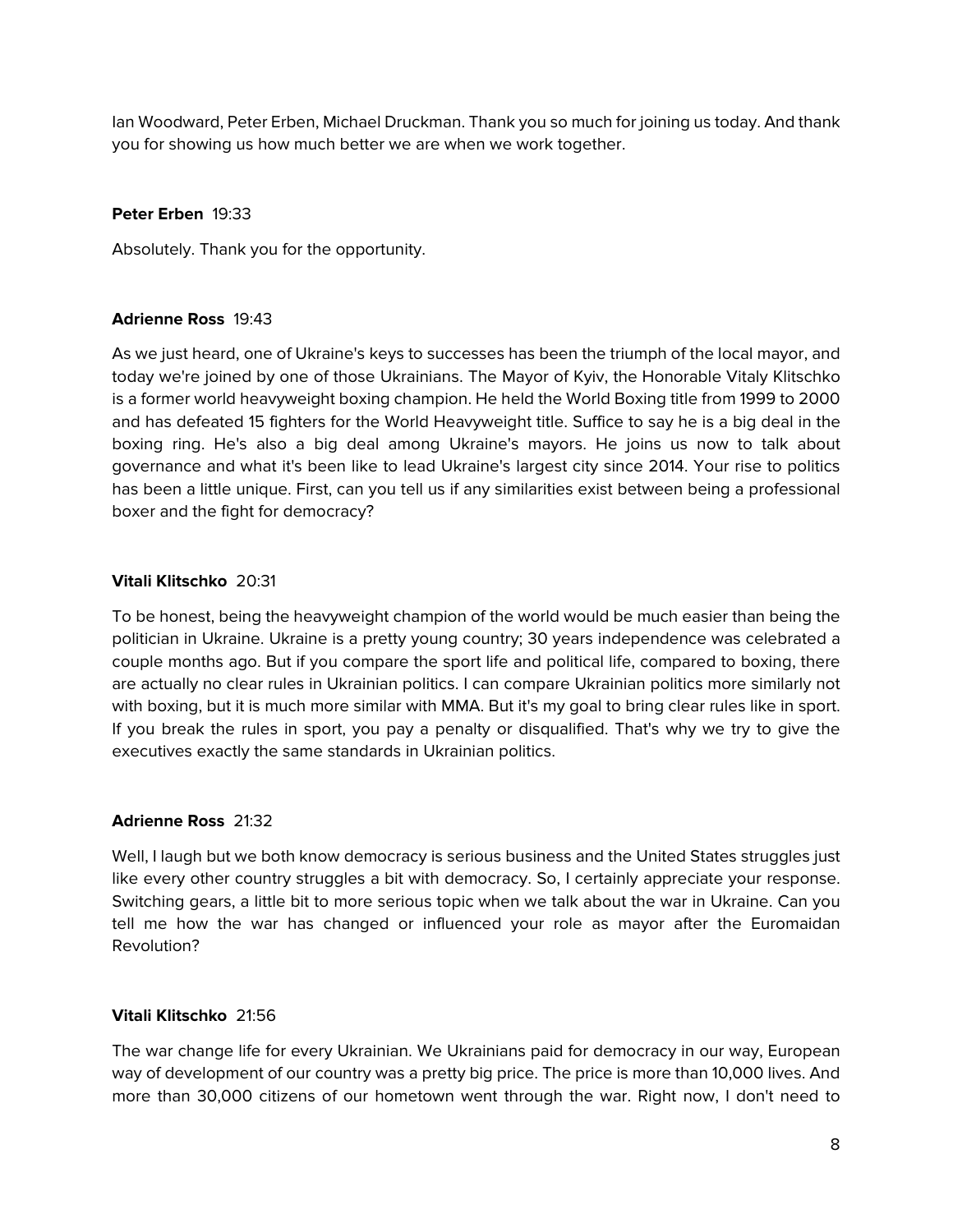explain to everybody that this war in East of Ukraine with huge support of our eastern neighbor, the Russian Federation. Because everybody understands the media war and brainwashing.

# **Adrienne Ross** 22:43

Based on what you just said, about how difficult it has been with the war, the citizens become more important than ever in this circumstance. Have you had to rethink how you talk to your constituents, the people who vote for you? Have you had to change?

# **Vitali Klitschko** 22:59

Right now, we understand how important the great result is, a very fast result in our country, a result for which is felt by every citizen in Ukraine, and that's why I have a great answer the best answer for our friends, and also for our enemies, which is our success, our political success, our economic success, success of our country. And that's why I do, and I do my job nonstop to deliver to citizens in especially in self-government. I'm responsible for capital of Ukraine, including new infrastructure projects, new roles, new preschools, new schools, parks, bridges, and it's to show the local government works well.

# **Adrienne Ross** 24:01

We talked a little bit about what's difficult about being Mayor. What have you enjoyed the most about being Mayor?

# **Vitali Klitschko** 24:08

I enjoy it because I change the life every day for the people and I enjoy much more than anything if I go to the street and check the projects, check the new roads, so the people come to me and say "Mr. Mayor, thank you so much for your job. We are enjoying so much the new preschool when we were go with our children, we enjoy a new road when they drive, we see the changes in our city" and it's a much more enjoyable part of my job.

### **Adrienne Ross** 24:44

And they're seeing results from democracy it sounds like…

### **Vitali Klitschko** 24:47

And they see the feedback of people who enjoy and sees results, what you're doing and they are very appreciative and it's actually a big part and the biggest enjoyable part of my job. Kyiv is one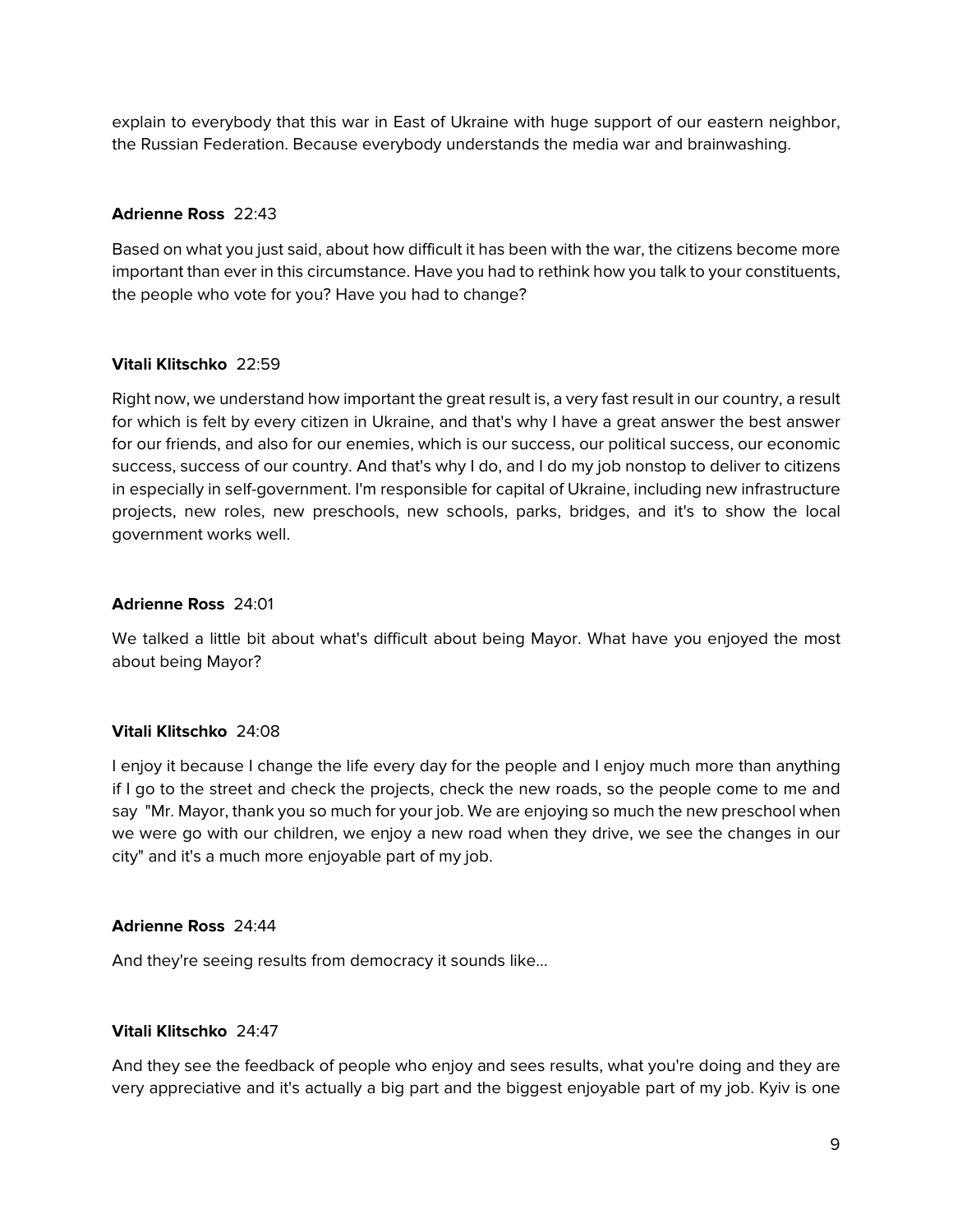of the largest cities in East Europe. We calculate the people who live in our city with cell phones, with JSM operator. And that during the night, our hometown sleep 3.6 million people. During the day, the people come from many districts to our city, for its 1 million more. Kyiv is a very green city, one of the greenest cities in Europe. We have a lot of parks and green zones. We have a lot of islands in our central it's a very historical city, everyone who comes to our city is very surprised by how beautiful the city is. It is a European city; friendly people live here. And that's why I'm as mayor of Kyiv, use the moment and want to invite everyone welcome to Kyiv, welcome to Ukraine. I promise you receive here in Kyiv for an unforgettable a moment emotion, positive emotion about the trip. The city is really beautiful. And if you find the time, always welcome.

# **Adrienne Ross** 26:24

Well, that is that is quite an invitation. I think many of our listeners will probably take you up on that. We do though here in the United States and particularly see a lot of different headlines from Ukraine about a real struggle for democracy. How do you think your constituents feel about democracy? And how do you think it's doing overall in your country right now?

# **Vitali Klitschko** 26:46

It's a political fight and competition between the ideas. Yes, very good for democracy. In this point Ukraine has a huge difference from our neighbors, I mean, Villa Russia, or Russia. And after the Revolution of Dignity, we made the choice to build real democracy and European democracy which for us is a priority. I'm skeptical sometimes many countries celebrate also 30 years in dependency, for example, Poland, Czech Republic, Slovakia, Czech Republic, Hungary, the former Soviet bloc, when Iron Curtain fell down these countries, we're at the same start position. And we see how our neighbors for example, Poland, actually do it pretty well. And development is this way, they already part of European family, the European Union and make huge progress. And we, in 30 years, declare it a lot but not implement so many ground points for development, our country for our independency for our democracy, that is why we Ukrainian continue our fight for our values, for our goal for our vision to be really democratic, European country, Ukraine. We are fighting for that. And it's not easy fight. It's a lot of challenges in this way. Because all changes starting from the heart of the country from capital from Kyiv. And that's why it's my personal responsibility to change not just the capital of Ukraine, I'm responsible also for whole country because Kyiv is an example for every city, for every village, for every Ukrainian

### **Adrienne Ross** 29:17

Is that key? Do you think that approach that Kyiv is responsible for the country has that been key in your success?

**Vitali Klitschko** 29:25